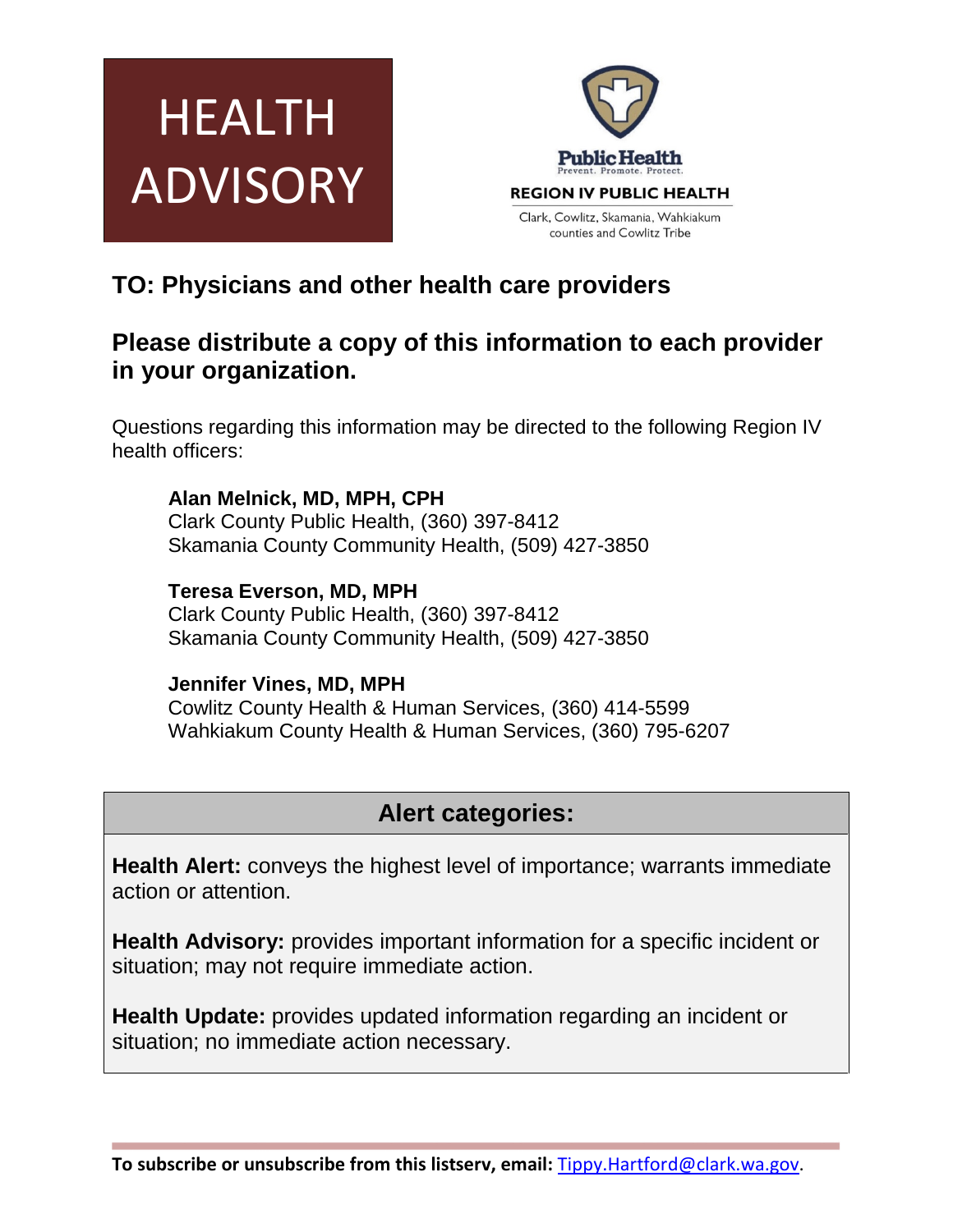**Multistate outbreak of coagulopathy from exposure to synthetic cannabinoid products**



#### *Action requested*

- Maintain a high index of suspicion for vitamin K-dependent antagonist coagulopathy in patients with a history or suspicion of using synthetic cannabinoids. To-date, no cases have been reported in Washington.
	- **Patients may present with clinical signs of coagulopathy, bleeding unrelated to an** injury or bleeding without another explanation. Some patients may be asymptomatic or present with complaints unrelated to bleeding but have numerical coagulopathy. NOTE: Some patients may not divulge synthetic cannabinoids use.
	- Case confirmation requires detection of brodifacoum in blood, serum, plasma, or urine, as determined by reference laboratory testing. Clinicians and health care providers should work with their health care facility's laboratory to determine what options are available to them for brodifacoum testing.
- Ask all patients about history of illicit drug use. All patients reporting synthetic cannabinoids use or those who are suspected of synthetic cannabinoids use within the last three months, regardless of their presentation, should be screened for vitamin Kdependent antagonist coagulopathy by checking their coagulation profile (e.g., INR).
- Possible cases should be asked if they have recently donated plasma or blood (e.g., in the last three months). Clinicians treating possible cases who have recently donated should notify their local health department, who can then notify the FDA.
- Proceduralists (e.g., trauma/general/orthopedic/oral/OB-GYN/cosmetic surgeons, dentists, interventional cardiologists/radiologists, and nephrologists) should be aware that patients with a history of using synthetic cannabinoids may be anti-coagulated without clinical signs of coagulopathy. These patients should be screened for vitamin Kdependent antagonist coagulopathy prior to their procedure.
- Patients sent home from surgeries or other procedures that could result in bleeding should be told to not use synthetic cannabinoids because of the risk that the product may be contaminated with an anticoagulant.
- Contact Washington Poison Center (1-800-222-1222) for questions on diagnostic testing and management of these patients.
- Promptly report possible cases to your local health department at the number listed below.

#### *General background*

Hundreds of different synthetic cannabinoid chemicals are manufactured and sold. Synthetic cannabinoids are used in a variety of ways, including sprayed onto plant material and then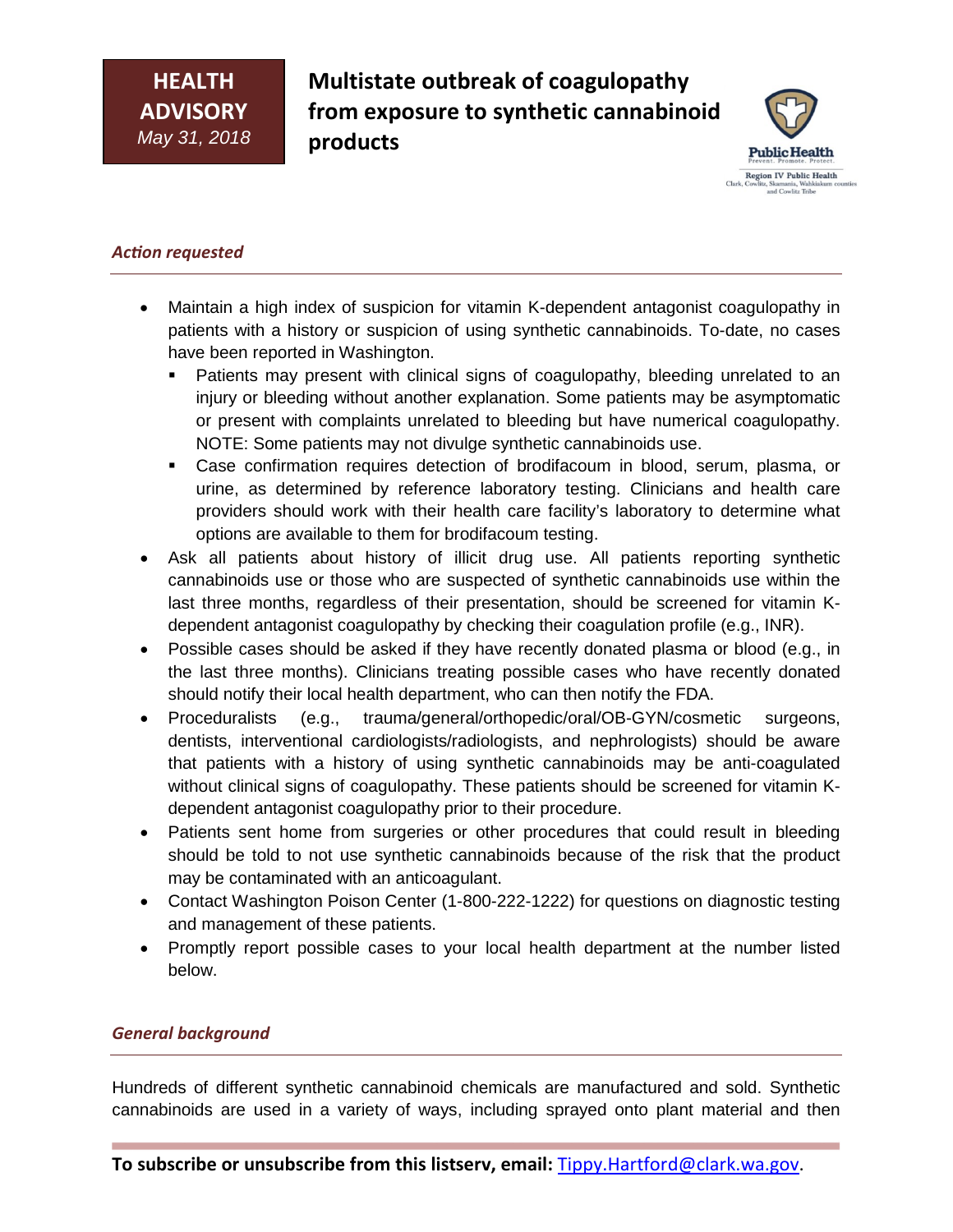smoked; used in electronic nicotine delivery devices (such as e-cigarettes); and ingested when added to herbal tea or food.

Synthetic cannabinoids are widely available. Consumers can buy synthetic cannabinoids in convenience stores, from individual drug dealers and friends, or online as incense or natural herbal products. They are sold under many different brand names but are commonly referred to as synthetic marijuana, fake weed, legal weed, K2 and Spice. Adverse effects from synthetic cannabinoids use vary and can include neurological (e.g., agitation, confusion), psychiatric (e.g., hallucinations, delusions), and other physical (e.g., tachypnea, tachycardia, gastrointestinal distress) signs and symptoms.

#### *Outbreak background*

In March 2018, the Illinois Department of Public Health reported cases of unexplained bleeding among patients who reported using synthetic cannabinoids. Subsequent testing of drug and biological samples from case-patients detected the presence of brodifacoum, a long-acting vitamin K-dependent antagonist that is used as a rodenticide.

The Centers for Disease Control and Prevention is currently coordinating national surveillance activities for possible cases of vitamin K-dependent antagonist coagulopathy associated with synthetic cannabinoids use. Since the index case was identified in Illinois on March 3, 2018, state health departments have reported 202 cases, including five deaths, to CDC. Case patients have been identified in nine states with the majority being reported from Illinois (n=164). Maryland has reported 20 cases. Florida, Indiana, Kentucky, Missouri, Pennsylvania, Virginia and Wisconsin have reported six or fewer cases per state. More than 95 of case-patient biological samples have tested positive for brodifacoum. The current working hypothesis is that brodifacoum was mixed with synthetic cannabinoids products.

Case-patients from this outbreak have presented with a variety of signs and symptoms of coagulopathy (e.g., bruising, nosebleeds, excessively heavy menstrual bleeding, hematemesis, hemoptysis, hematuria, flank pain, abdominal pain and bleeding gums or mouth). In addition, some patients have been asymptomatic or presented with complaints unrelated to bleeding but have had numerical coagulopathy that may put them at risk for bleeding complications resulting from injuries and invasive or surgical procedures. Patients should be considered high-risk for coagulopathy if they have reported use of or are suspected of using synthetic cannabinoids.

The most helpful and commonly available laboratory test to help identify cases is the International Normalized Ratio (INR) that is part of a routine coagulation profile. An abnormal INR is defined as being outside the reference laboratory value, which can vary somewhat among individual laboratories. For case reporting purposes, an INR>2 is being used as a criteria to help identify and classify possible cases.

CDC health alert: **<https://emergency.cdc.gov/han/han00410.asp>**

### **Thank you for your partnership.**